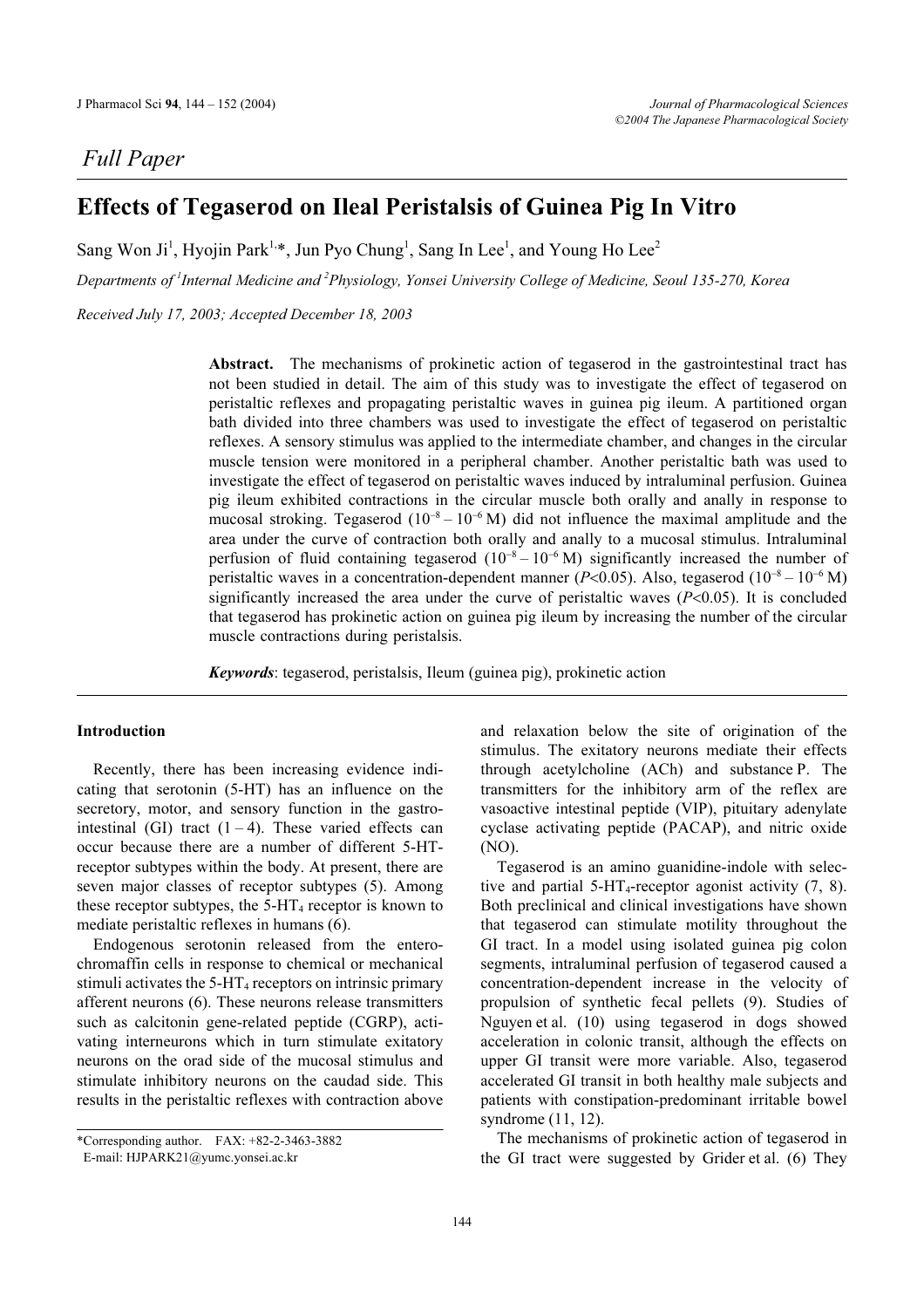demonstrated that addition of tegaserod in guinea pig and rat colon caused a concentration-dependent contraction of circular muscle in the oral side of the mucosal stimulus and relaxation of the circular muscle in the anal side. However, the ascending excitatory and descending inhibitory reflexes are simple standing reflexes evocable by localized distension or other stimuli in the intestine. In contrast, peristalsis is a co-ordinated series of movements involving both longitudinal and circular muscle layers and resulting in propagated waves of contraction. Therefore, it is necessary to examine the effects of tegaserod not only on the ascending and descending reflex, but also on the propagating peristaltic waves, for confirming the mechanisms of prokinetic action of tegaserod on the GI tract. In the present study, we investigated the effect of tegaserod on peristaltic reflexes and propagating peristaltic waves in guinea pig ileum.

## Materials and Methods

#### Preparation of tissues

Male guinea pigs weighing 250 g were killed by a blow to the occipital region of the head and severing the carotid arteries. A 15-cm segment of distal ileum was removed and the lumen flushed clean with Krebs-Henseleit (K-H) solution (pH 7.4, 118 mM NaCl, 4.8 mM KCl, 2.5 mM CaCl<sub>2</sub>, 1.2 mM KH<sub>2</sub>PO<sub>4</sub>, 1.5 mM  $MgSO<sub>4</sub>$ , 25 mM NaHCO<sub>3</sub>, 11 mM glucose). Then the preparation was set up immediately as described below and allowed to equilibrate for at least 60 min before experiments started. The experimental procedures were conducted in accordance with the guidelines of the

#### University of Yonsei Animal Care and Use Committees.

#### Procedure for the peristaltic reflexes experiments

To pharmacologically isolate certain regions of the ileum, the partitioned organ bath technique was used (Fig. 1A) (13, 14). This technique allows the selective addition of drugs to specific neural components active during orally and anally directed reflexes. The organ was divided into three chambers by two plastic partitions sealed with vacuum grease. It contained K-H solution, which was maintained at 37°C and saturated with 95%  $O<sub>2</sub>$  and 5% CO<sub>2</sub> at each chamber.

The preparation was threaded through a greased hole in two partitions. The portions of the preparation in the peripheral (orad and caudad) chambers were secured with pins placed at intervals through the attached mesentery. Then the portion in the intermediate chamber was cut open along the mesenteric border and pinned mucosal side up to the base of the chamber for the mucosal stimulation. A sensory stimulus was applied to the opened mucosa by stroking five times with a fine brush and repeated three times at intervals of 5 min. The mechanical activity of the circular muscle was monitored using small clips mounted orad and caudad 1-cm-apart from the opened stimulating region. These were attached via the serosal surface to the underlying circular muscle of the ileum and connected via thread to independent tension transducers (BIOPAC TSD 105; BIOPAC Systems, Inc., Santa Barbara, CA, USA). Circular muscle activity was quantified by means of a computerized integration procedure (BIOPAC MP 100, BIOPAC Systems, Inc.). Initial resting tension was routinely set to 1 g.



Fig. 1. Peristaltic apparatus. A: The partitioned organ bath used to elicit peristaltic reflexes. A segment of the ileum was mounted in the three-chambered organ bath, so that the tissue spanned three regions. A sensory stimulus was applied to the intermediate chamber, and changes of the circular muscle tension were monitored in the peripheral chambers by use of tension transducers. Five strokes with a fine brush were used to evoke peristaltic reflexes. B: The peristaltic bath used to evoke propagating peristaltic waves. Intraluminal perfusion at a rate of 0.4 ml/min by use of peristaltic pump was used for induction of propagated peristaltic waves. Changes of the circular muscle tension were monitored by use of tension transducers, which are arranged at intervals of 2.5 cm.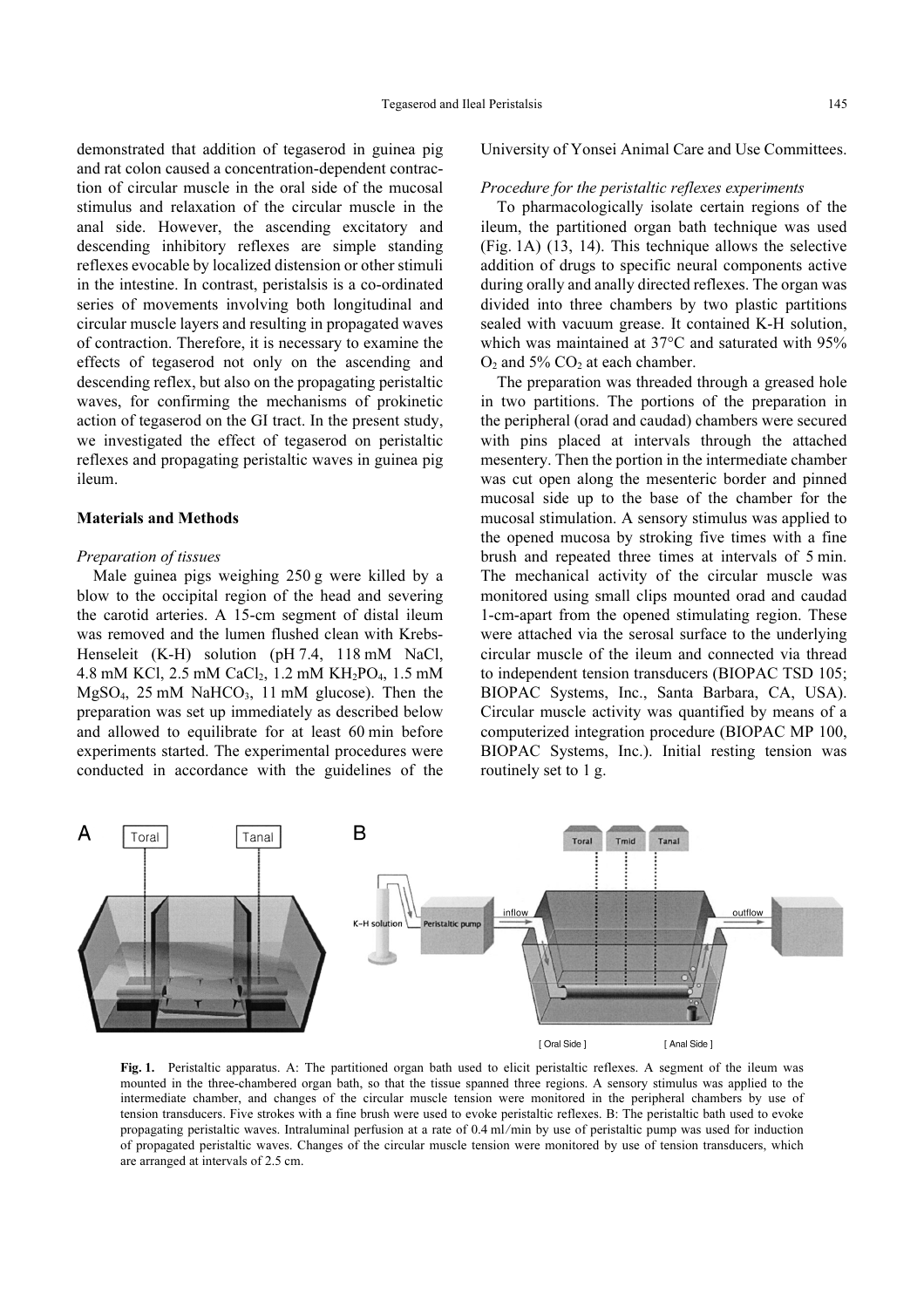Drugs including tegaserod, tetrodotoxin (TTX), and the selective  $5-\text{HT}_4$ -receptor antagonist GR113808 were applied to the intermediate chamber. Each drug was allowed to equilibrate for 20 min before further reflex responses were elicited. The effects of drugs on the mechanical activity of the circular muscle were assessed by comparing the mean of three responses before and after applications of drugs. The maximal amplitude and the area under the curve of the oral and anal contraction to a mucosal stimulus were obtained for the evaluation of the effects of drugs on peristaltic reflexes.

## Procedure for the peristaltic waves experiments

Propagated peristaltic waves were induced according to a modification of the method of Waterman et al. (15), the apparatus used being illustrated in Fig. 1B. The preparation was cannulated in the oral and anal ends and secured horizontally in the peristaltic bath containing K-H solution. K-H solution was maintained at  $37^{\circ}$ C and saturated with  $95\%$  O<sub>2</sub> and  $5\%$  CO<sub>2</sub>. Oral and anal ends of the preparation were cannulated to the inflow and outflow tubes, respectively. After the oral and anal ends had been tied securely to the respective tube, K-H solution was pumped (0.4 mL/min) into the lumen of the preparation by use of the peristaltic pump (Masterflex 7523-30 with cartridge 3519-85; Cole-Palmer, Chicago, IL, USA) to induce peristalsis. The mechanical activity of the circular muscle in the fixed guinea pig ileum was monitored using three small clips arranged at intervals of 2.5 cm. These were connected to independent tension transducers. Initial tension was routinely set to 1 g.

After perfusion of control solution for periods of 30 min,  $10^{-8}$ ,  $10^{-7}$ , and  $10^{-6}$  M tegaserod were applied to the bathing solution and the perfusion fluid at intervals of 30 min without washing. TTX, atropine, or GR113808 was added to the bathing solution and perfusion fluid containing tegaserod, and the mechanical activity of circular muscle evoked by intraluminal perfusion was monitored during 30 min before and after administration of any test compound. To evaluate the effects of drugs on peristaltic waves, the number and the area under the curve of peristaltic waves evoked for periods of the latter 10 min were compared.

#### Drugs

The drugs used in this study were tegaserod (Novartis Pharma AG, Basel, Switzerland); TTX and atropine (Sigma Chemical Co., St. Louis, MO, USA); and GR113808 (Tocris Cookson Inc., Ellisville, MO, USA).

#### Data analyses

Results were expressed as percentage of control levels. Statistical analysis of results was performed with repeated measures ANOVA or the Mann-Whitney U test. When repeated measures ANOVA revealed a significant difference, the significance of individual differences was determined with a Tukey multiple comparisons test. Differences were considered significant if  $P<0.05$ . Values are means  $\pm$  S.E.M. of n experiments, where n represents the number of ileal segments.

#### **Results**

## Peristaltic reflexes evoked by mucosal stroking

In response to brush stroking the mucosa (5 strokes) in the intermediate chamber, guinea pig ileum exhibited contractions in the circular muscle layers, both orally and anally to a stimulus in 22 out of 24 trials  $(n = 8)$ (Fig. 2A). It was presumed that each contractile response is composed of about  $1 - 3$  units of contraction. In the remaining two trials, the oral and anal contractions were faint or within the level of the recording noise. The anal relaxation of the circular muscle to a stimulus was not recorded.

## Effects of tegaserod on peristaltic reflexes

Addition of  $10^{-8}$ ,  $10^{-7}$ ,  $10^{-6}$ , and  $10^{-5}$  M tegaserod to the intermediate chamber did not change the pattern of peristaltic reflexes, contractions both orally and anally to a mucosal stimulus (Fig. 2A). The maximal amplitude of the oral contractions were  $109.15 \pm$ 4.06%,  $110.27 \pm 6.67$ %,  $107.60 \pm 7.66$ %, and  $78.54 \pm$ 5.59%, respectively; and those of the anal contractions were  $112.48 \pm 6.86\%$ ,  $112.04 \pm 7.22\%$ ,  $99.99 \pm 7.90\%$ ,  $80.28 \pm 11.28\%$ , respectively, in the presence of  $10^{-8}$ ,  $10^{-7}$ ,  $10^{-6}$ , and  $10^{-5}$  M tegaserod. There was no significant effect of tegaserod on the maximal amplitude of the oral and anal contractions to a mucosal stimulus (Fig. 2B). The area under the curve of the oral contractions to a mucosal stimulus were  $115.51 \pm 6.72\%$ ,  $120.64 \pm 8.20\%$ ,  $109.64 \pm 14.62\%$ , and  $47.19 \pm 6.32\%$ of the control, respectively; and those of the anal contractions were  $117.57 \pm 11.75\%$ ,  $114.09 \pm 12.20\%$ ,  $90.15 \pm 16.71\%$ , and  $43.77 \pm 5.60\%$  of the control, respectively, in the presence of  $10^{-8}$ ,  $10^{-7}$ ,  $10^{-6}$ , and  $10^{-5}$  M tegaserod. Tegaserod at  $10^{-5}$  M significantly decreased the area under the curve of both oral and anal contractions to a mucosal stimulus  $(P<0.05)$  (Fig. 2C).

TTX or GR113808 was applied to the intermediate chamber containing  $10^{-7}$  M tegaserod. Addition of  $10^{-6}$  M TTX abolished both oral and anal contractions to a mucosal stimulus  $(n = 1)$  (Fig. 3A), suggesting tegaserod acts on the enteric nervous system, but not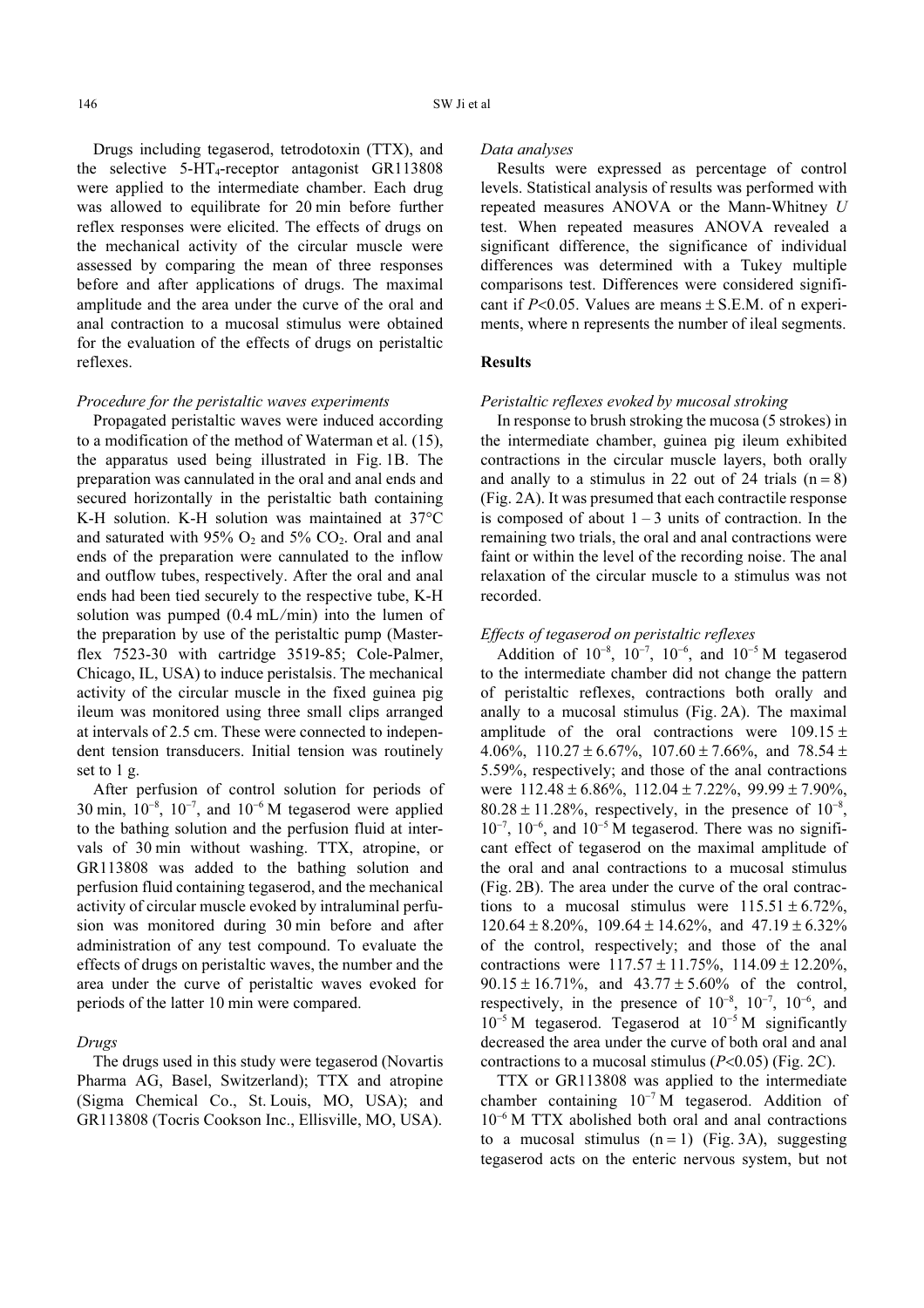

Fig. 2. Effects of tegaserod on peristaltic reflexes elicited by a mucosal stimulus. A: Mechanical recordings of the circular muscle activity elicited by a mucosal stimulus before and after addition of tegaserod. Guinea pig ileum exhibited contraction in the circular muscle both orally and anally to a stimulus. Anal relaxation was not recorded. The recordings show that addition of  $10^{-7}$  M tegaserod to the intermediate chamber has no effect on the mechanical activity of the circular muscle. Arrows indicate the beginning of the mucosal stimulation. B and C: Tegaserod  $(10^{-8} - 10^{-5} M)$  had no effect on the maximal amplitude of both oral and anal contraction. Higher concentration of tegaserod  $(10^{-5} M)$  significantly decreased the area under the curve of both oral and anal contraction. Data are expressed as percentage of control levels. Values are means S.E.M. of 8 experiments. \*P-0.05, compared with control levels.

on smooth muscle cells. GR113808 at  $10^{-6}$  M had no effect on the maximal amplitude and the area under the curve of both oral and anal contractions to a mucosal stimulus ( $n = 5$ ) (Fig. 3: B and C).

#### Peristaltic waves evoked by intraluminal perfusion

Guinea pig ileum normally exhibited propagated peristaltic waves when K-H solution was pumped (0.4 mL/min) into the lumen by use of the peristaltic pump. Most of all peristaltic contractions were developed in groups, and groups of  $2 - 11$  contractions alternated with latency periods (Fig. 4A).

#### Effects of tegaserod on peristaltic waves

 $\overline{B}$ 

Addition of tegaserod induced concentration-dependent increase in the numbers of peristaltic waves  $(180.51 \pm 26.97\% \text{ at } 10^{-8} \text{ M}, P<0.05; 201.38 \pm 27.34\%$ at  $10^{-7}$  M, P<0.05;  $230.52 \pm 32.47\%$  at  $10^{-6}$  M, P<0.05) (Fig. 4B). The area under the curve of peristaltic waves measured by mid tension transducer were  $169.66 \pm$ 

23.37% ( $P<0.05$ ), 151.36 ± 18.82% ( $P<0.05$ ), and  $164.55 \pm 22.88\%$  (P<0.05) of the control, respectively, in the presence of  $10^{-8}$ ,  $10^{-7}$ , and  $10^{-6}$  M tegaserod (Fig. 4C). Tegaserod did not increase the amplitude of peristaltic waves as seen in Fig. 4A. The results obtained by the oral and anal tension transducer were similar with that obtained by the mid tension transducer (data not seen). Addition of tegaserod had no effect on the resting tone of the circular muscle  $(94.85 \pm 3.56\%$  at  $10^{-8}$  M,  $96.49 \pm 2.78\%$  at  $10^{-7}$  M,  $93.77 \pm 2.96\%$  at  $10^{-6}$  M).

Addition of  $10^{-6}$  M TTX to the bathing solution and perfusion fluid in the  $10^{-7}$  M tegaserod-treated preparation abolished peristaltic waves (Fig. 5A). Addition of  $10^{-6}$  M atropine induced faint contractile activity, suggesting that the contractile responses of the circular muscle are mainly generated by the release of Ach from excitatory motor neurons (Fig. 5A). By addition of  $10^{-6}$  M GR113808, the number and the area under the curve of peristaltic waves were  $67.58 \pm 7.58\%$  (P<0.05)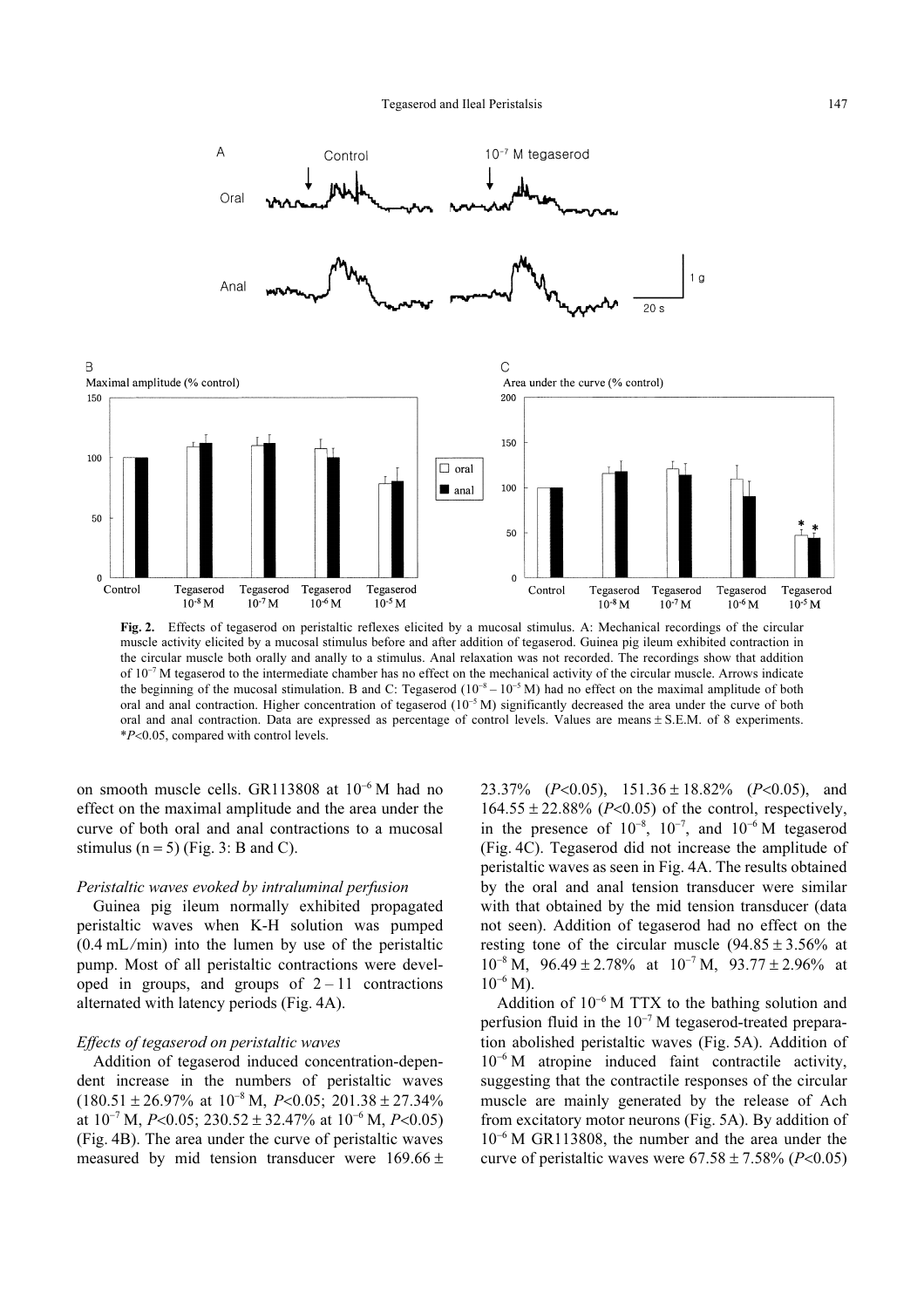

Fig. 3. Effect of tetrodotoxin (TTX) and GR113808 on peristaltic reflexes in tegaserodtreated preparations. A: Mechanical recordings of the circular muscle activity in the peripheral chambers before and after addition of TTX and GR113808. Addition of  $10^{-6}$  M TTX to the intermediate chamber abolished peristaltic contraction both orally and anally.  $10^{-6}$  M GR113808 had no effect on the mechanical activity of the circular muscle both orally and anally. Arrows indicate the beginning of the mucosal stimulation. B and C: GR113808 at  $10^{-6}$  M had no effect on the maximal amplitude and the area under the curve of peristaltic contractions both orally and anally. Data are expressed as percentage of control levels. Values are means  $\pm$  S.E.M. of 5 experiments.

and  $71.82 \pm 8.21\%$  (P<0.05) of the control, respectively  $(n = 5)$  (Fig. 5B).

## Discussion

This study shows that tegaserod, a selective  $5-HT_{4}$ receptor agonist, stimulates peristalsis in guinea pig ileum by increasing the number of circular muscle contractions. The types of stimulated sensory neurons may be different between the two sets of our experiments. In the peristaltic reflex experiments, stimulation of the mucosal sensory neurons by brush stroking might elicit peristaltic reflexes. On the other hand, in the peristaltic wave experiments, stimulation of the mechanoreceptors by distension of the bowel might evoke propagating peristaltic waves. However, the results derived from both experiments do not seem to have a different meaning, since both types of sensory neuron converge onto the same population of motoneurons in the circular muscle (16). The fact that tegaserod increases the area under the curve of peristaltic waves is a result of an increase in the number of contractions

by addition of tegaserod, because tegaserod had no effect on the amplitude of peristaltic waves induced by intraluminal perfusion. In the peristaltic reflex experiments, tegaserod did not increase the maximal amplitude and the area under the curve of both oral and anal contractions to a stimulus. The discreptancy between our two sets of experiments for the effect of tegaserod on the area under the curve is thought to be reasonable, because in the peristaltic reflexes experiments, the area under the curve of about  $1 - 3$  contraction(s) induced by a mucosal stimulus orally and anally was measured, while in the peristaltic wave experiments, the area under the curve of multiple propagating peristaltic waves induced by intraluminal perfusion was measured. Therefore, the results of this study suggest that tegaserod  $(10^{-8} - 10^{-6}$  M) exerts a prokinetic effect on the circular muscle of guinea pig ileum by increasing the number of peristaltic waves, but has no effect on the mechanical activity of an individual peristaltic wave.

The present finding that tegaserod had no effect on the maximal amplitude of the circular muscle contractions induced by a mucosal stimulus both orally and







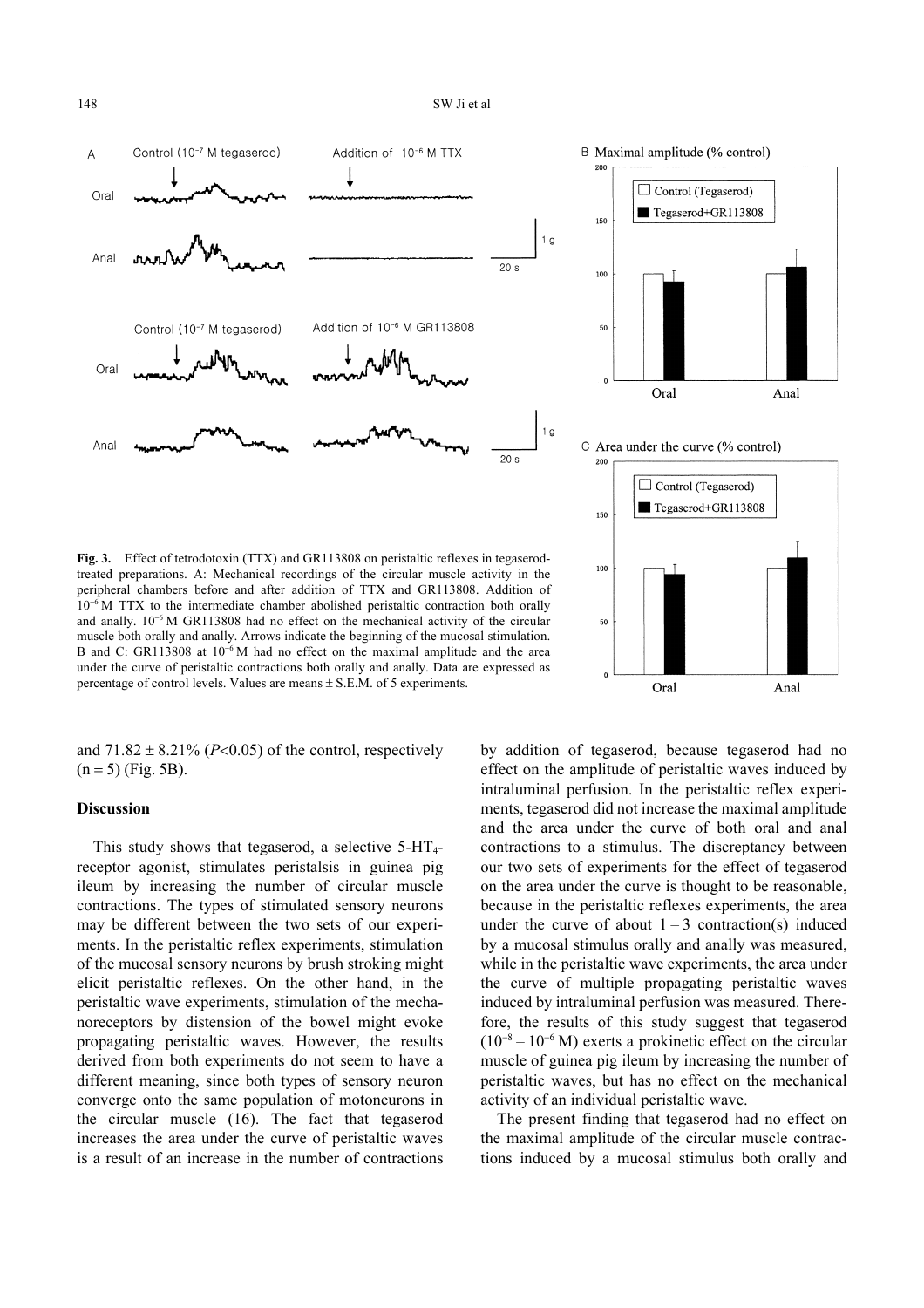

Fig. 4. Effects of tegaserod on peristaltic waves evoked by intraluminal perfusion. A: Mechanical recordings of the circular muscle activity at 3 sites along the ileum before and after addition of tegaserod. The recordings show that addition of  $10^{-7}$  M tegaserod to the perfusion fluid and the chamber fluid increase the number of peristaltic waves. B and C: Tegaserod  $(10^{-8} - 10^{-6} M)$  significantly increased the number and the area under the curve of peristaltic waves. Data from mid tension transducer are expressed as percentage of control levels. Values are means  $\pm$  S.E.M. of 8 experiments. \**P*-0.05, compared with control levels.

anally differs from the previous study of Grider et al. (6) In their study, it was found that addition of tegaserod in guinea pig and rat colon caused concentration-dependent changes of the circular muscle tension in the oral and anal side of a mucosal stimulus. Several possibilities should be considered. First, the region of bowel used in the two studies was different from each other. In the guinea pig, it was known that there are the differences in the classes of interneurons between the colon and the small intestine (17, 18). Second, it is possible that desensitization of the  $5-HT_4$  receptors occurred in our experiments, since we preincubated tegaserod for a relatively prolonged period. While the guinea pig 5-HT<sup>4</sup> receptors have been less well characterized, the presence of the rapidly desensitizing isoform has been demonstrated in the GI tract (19).

In this study, brush stroking the mucosa (5 strokes) elicited contractions of the circular muscle both above (ascending excitation) and below (descending excitation) the site of stimulation. The anal relaxation of the circular muscle to a stimulus was not recorded.



 $\mathsf{C}$ 







Generally, it has been known that peristalsis in the small and large intestine consists of activation of ascending excitatory and descending inhibitory reflex pathways that produce an oral contraction and anal relaxation of circular muscle layer behind and in front of a bolus (20, 21). In the guinea pig ileum, both oral contraction and anal relaxation have been identified repeatedly in electrophysiological studies of reflexes evoked by distension and mechanical or chemical stimulation of the mucosa  $(22 – 25)$ . However, in addition to ascending excitatory and descending inhibitory pathways, there is evidence for descending excitatory pathways (22). Moreover, in agreement with our results, recent studies of Spencer et al. (14, 26) have demonstrated that local physiological stimulation of guinea pig ileum elicited a contraction both orally and anally to a stimulus, which occurs synchronously in both the circular muscle and longitudinal muscle layers. They confirmed that the inhibitory response (relaxation) did not occur regardless of the distances anal to a stimulus or the level of resting tone applied to the muscles (26). We did not investigate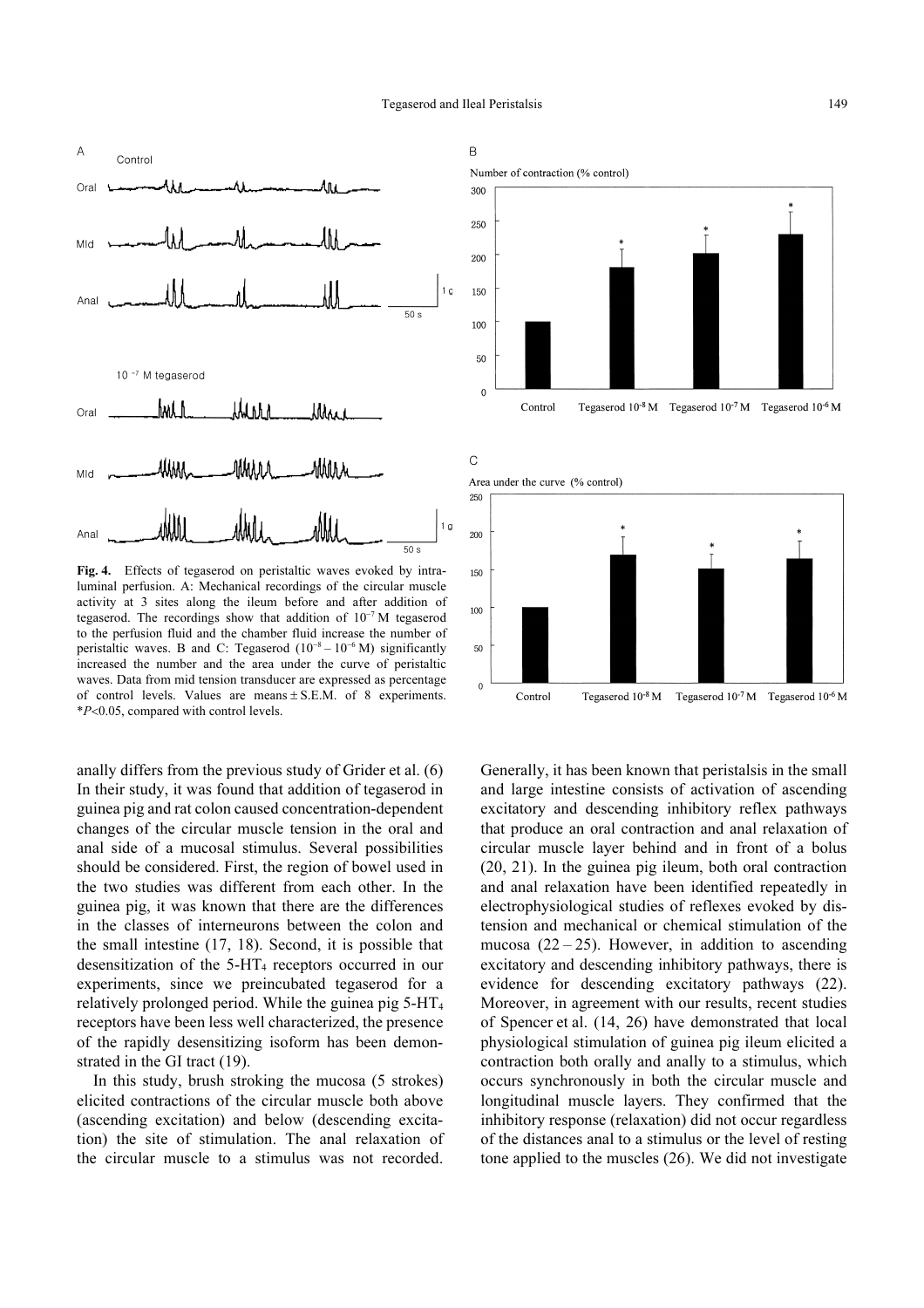

Fig. 5. Effects of TTX, atropine, and GR113808 on peristaltic waves in tegaserod-treated preparations. A: Mechanical recordings of the circular muscle activity before and after addition of TTX (a), atropine (b), and GR113808 (c). TTX at  $10^{-6}$  M abolished peristaltic waves. Addition of  $10^{-6}$  M atropine induced faint contractile activity. GR113808 at  $10^{-6}$  M decreased the number of peristaltic waves. B: GR113808 at  $10^{-6}$  M significantly decreased the number and the area under the curve of peristaltic waves. Data from mid tension transducer are expressed as percentage of control levels. Values are means  $\pm$  S.E.M. of 5 experiments. \*P<0.05, compared with control levels.

furthermore why anal relaxation did not occur, since the investigation is beyond the aims of this study. Further studies are needed to elucidate why the results are different between electrophysiological studies (22 – 25) and the studies of Spencer et al. (14, 26) in which the smooth muscle activity was evaluated by use of a tension transducer as in this study.

As expected, addition of TTX ( $10^{-6}$  M) in the  $10^{-7}$  M tegaserod-treated preparation abolished propagated peristaltic waves elicited by intraluminal perfusion and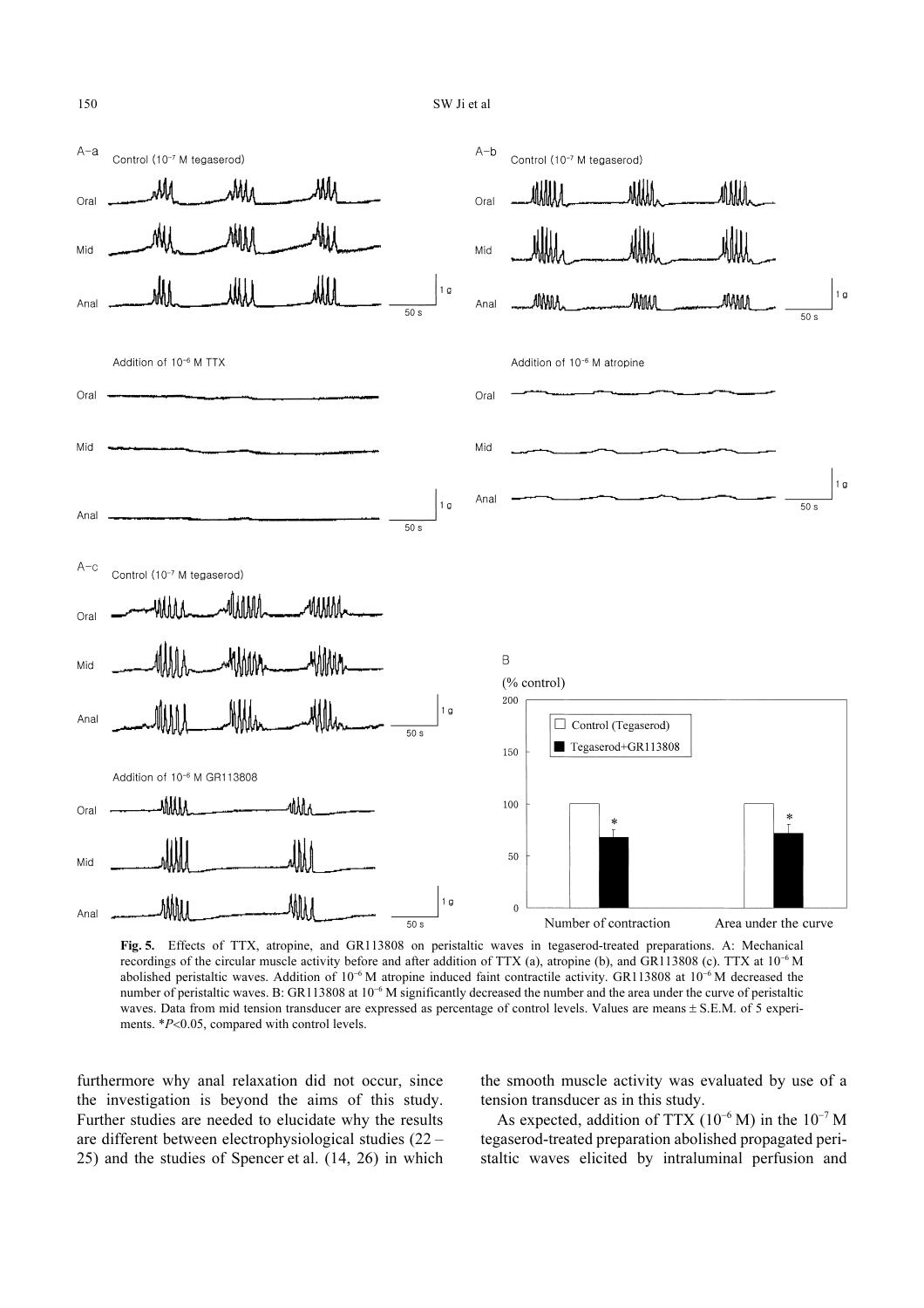both oral and anal contractions to a mucosal stimulus by brush stroking, suggesting that tegaserod acts on the enteric nervous system, but not on smooth muscle cells. Although the selective  $5-HT_4$ -receptor antagonist GR113808 had no effect on the maximal amplitude and the area under the curve of the oral and anal contractions to a mucosal stimulus in the tegaserod-treated preparation, it significantly decreased the number and the area under the curve of peristaltic waves. Together with the results that tegaserod increases the number of peristaltic contractions but not the amplitude, these results suggest that the  $5-HT<sub>4</sub>$  receptors are mainly involved in the modulation of the frequency of peristaltic contraction but not the contractility of circular muscle during peristalsis in the guinea pig ileum.

Higher concentration of tegaserod  $(10^{-5} M)$  significantly decreased the area under the curve of both oral and anal contractions to a mucosal stimulus in this study. Similarly, an in vitro study of Jin et al. (9) showed that higher concentration of tegaserod did not elicit an increase in velocity of fecal pellet propulsion in guinea pig colon. A possibility is that there may be the desensitization of 5-HT<sub>4</sub> receptors located on the sensory neurons in the presence of higher concentration of tegaserod. This hypothesis can be derived from the study of Grider et al. (27). They demonstrated that the ability of tegaserod to cause desensitization is dependent on the concentration of, and time of exposure to, tegaserod in rat colon. Jin et al. (9) postulated that at higher concentrations of tegaserod, an increase in the velocity of propulsion was offset by the direct relaxant effect of tegaserod on the smooth muscle. The fact that higher concentrations of tegaserod have a direct relaxant effect on the smooth muscle could be another explanation for the result of this study, since muscle tone is important not only for initiation but also for maintenance of peristalsis (28).

Although tegaserod increased the number of circular muscle contractions during peristalsis in our study, the mechanism is still unclear. An in vitro study of Costall et al. (29) may explain the action mechanism of tegaserod in the GI tract. In their study, addition of 5-HT  $(10^{-7} - 10^{-6} M)$  to guinea pig ileum caused a decrease in the threshold pressure required to trigger peristaltic reflexes; and in the 5-HT-treated preparations, the magnitude of the reduction of the threshold was decreased by addition of the selective  $5-HT_4$ -receptor antagonist SDZ  $205 - 557$ . These results imply that stimulation of the  $5-HT_4$  receptor decreases the threshold pressure required to trigger peristaltic reflexes. Accordingly, stimulation of the  $5-HT<sub>4</sub>$  receptor by tegaserod may decrease the threshold and consequently, decrease the intervals between peristaltic waves. Further studies are needed to investigate how tegaserod increases the number of circular muscle contractions during peristalsis.

In conclusion, it is suggested that tegaserod exerts prokinetic action on the guinea pig ileum by increasing the number of circular muscle contractions during peristalsis, although it has no effect on the mechanical activity of an individual peristaltic wave.

## Acknowledgments

This work was supported partly by Norvatis Korea, Ltd. We thank to Jung Hyun Lim for her technical assistance.

#### References

- 1 Kim DY, Camilleri M. Serotonin: A mediator of the brain-gut connection. Am J Gastroenterol. 2000;95:2698–2709.
- 2 Beubler E, Coupar IM, Hardcastle J, Hardcastle PT. Stimulatory effects of 5-hydroxytryptamine on fluid secretion and transmural potential difference in rat small intestine are mediated by different receptor subtypes. J Pharm Pharmacol. 1989;42:35–39.
- 3 Briejer MR, Akkermans LMA, Schuurkes JAJ. Gastrointestinal prokinetic benzamides: the pharmacology underlying stimulation of motility. Pharmacol Rev. 1995;47:631–651.
- 4 Cubeddu LX. Mechanisms by which cancer chemotherapeutic drugs induce emesis. Semin Oncol. 1992;19:2–13.
- 5 Schmidt AW, Peroutka SJ. 5-Hydroxytryptamine receptor "families". FASEB J. 1989;3:2242–2249.
- 6 Grider JR, Foxx-Orenstein AE, Jin JG. 5-Hydroxytryptamine<sup>4</sup> receptor agonists initiate the peristaltic reflex in human, rat, and guinea pig intestine. Gastroenterology. 1998;115:370–380.
- 7 Buchheit K-H, Gamse R, Giger R, et al. The serotonin 5-HT<sup>4</sup> receptor. 1. Design of a new class of agonists and receptor map of the agonist recognition site. J Med Chem. 1995;38:2326– 2330.
- 8 Buchheit K-H, Gamse R, Giger R, et al. The serotonin 5-HT<sup>4</sup> receptor. 2. Structure-activity studies of the indole carbazimidamide class of agonists. J Med Chem. 1995;38:2331–2338.
- 9 Jin JG, Foxx-Orenstein AE, Grider JR. Propulsion in guinea pig colon induced by 5-hydroxytryptamine (HT) via 5-HT4 and 5- HT<sub>3</sub> receptors. J Pharmacol Exp Ther. 1998;288:93-97.
- 10 Nguyen A, Camilleri M, Kost LJ, et al. SDZ HTF 919 stimulates canine colonic motility and transit in vivo. J Pharmacol Exp Ther. 1997;280:1270–1276.
- 11 Prather CM, Camilleri M, Zinsmeister AR, McKinzie S, Thomforde G. Tegaserod accelerates orocecal transit in patients with constipation-predominant irritable bowel syndrome. Gastroenterology. 2000;118:463–468.
- 12 Degen L, Matzinger D, Merz M, et al. Tegaserod, a 5-HT<sup>4</sup> receptor partial agonist, accelerates gastric emptying and gastrointestinal transit in healthy male subjects. Aliment Pharmacol Ther. 2001;15:1745–1751.
- 13 Tonini M, Costa M. A pharmacological analysis of the neuronal circuitry involved in distension-evoked enteric excitatory reflex. Neuroscience. 1990;38:787–795.
- 14 Spencer NJ, Walsh M, Smith TK. Purinergic and cholinergic